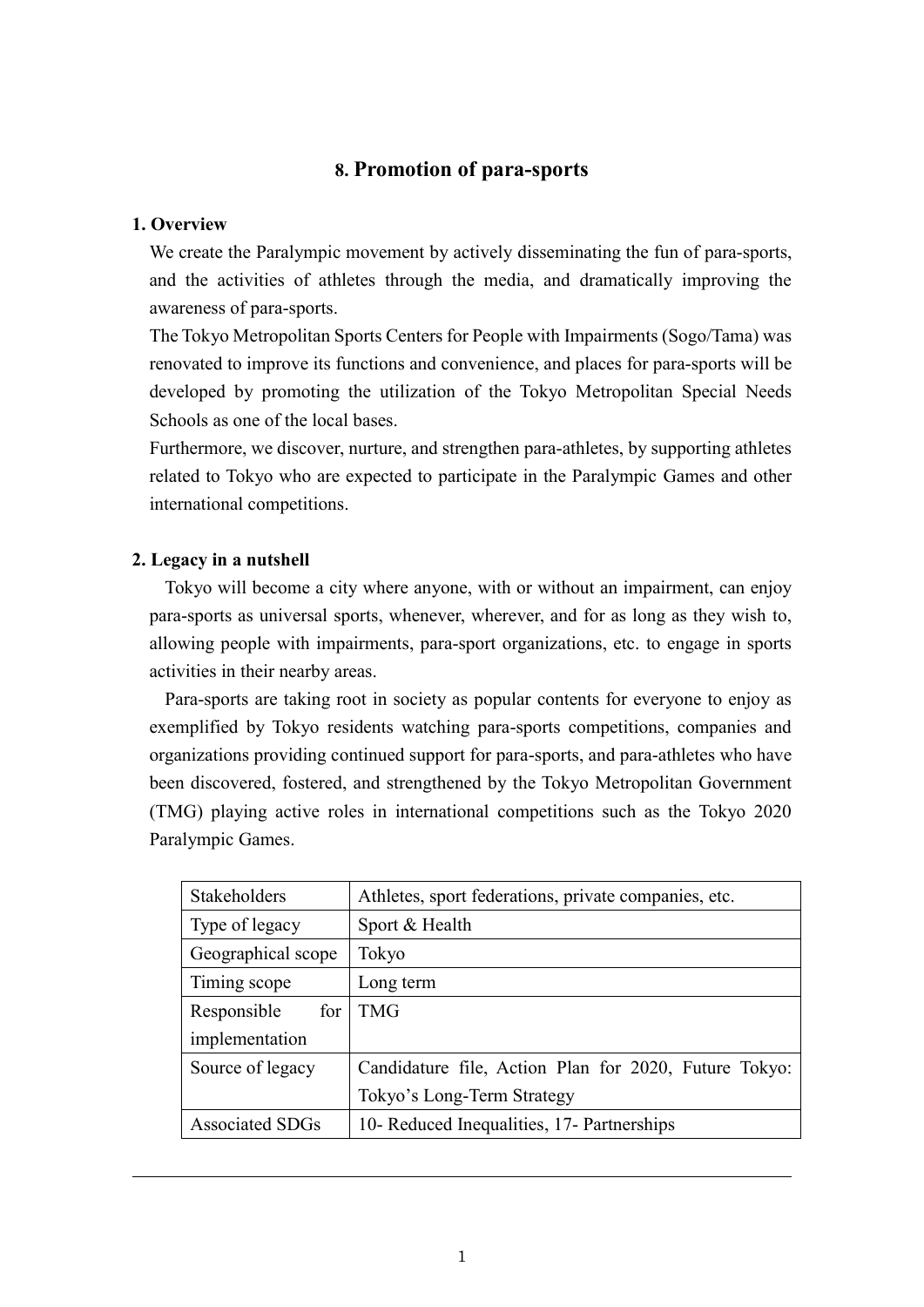## **3. Development**

## **(1) Why**

Before hosting the Tokyo 2020 Games was decided, TMG had been carrying out the "promotion of understanding", "development of human resources", and "securing of places" for para-sports so that people with impairments can enjoy sports in their nearby areas. We need to make further efforts to foster diverse human resources and secure more places to enjoy para-sports.

As the host city of the Tokyo 2020 Games, it is necessary to create an environment where athletes related to Tokyo can concentrate on competition activities so that athletes related to Tokyo can play active roles in international competitions such as the Paralympic Games.

## **(2) When**

| FY2015 | The renovation of the Sports Centers for People with Impairments               |  |  |
|--------|--------------------------------------------------------------------------------|--|--|
|        | (Sogo/Tama) started                                                            |  |  |
|        | The discovery of para-athlete candidates started                               |  |  |
| FY2016 | The "Tokyo Athlete Certification System" was established                       |  |  |
|        | The utilization of physical education facilities at the metropolitan           |  |  |
|        | special support schools was promoted                                           |  |  |
|        | "TEAM BEYOND <sup>*</sup> ", a project to increase the number of people who    |  |  |
|        | support para-sports, was established                                           |  |  |
| FY2017 | The "Tokyo's Master Plan for Sport Promotion" was formulated                   |  |  |
|        | *With the determination of setting para-sports as a legacy of the Tokyo 2020   |  |  |
|        | Games as well as making Tokyo a city where para-sports are integrated into the |  |  |
|        | society, the "Tokyo Promotion Plan of Para-sports" (formulated in 2011) and    |  |  |
|        | the " Tokyo Sports Promotion Plan" (formulated in 2012) were unified           |  |  |
| FY2018 | The renovation of the Sports Centers for People with Impairments               |  |  |
| FY2019 | (Sogo/Tama) was completed.                                                     |  |  |
| FY2019 | The Roundtable Meeting on the Success of the Tokyo 2020                        |  |  |
|        | Paralympic Games and the Promotion of Barrier-free Environment                 |  |  |
|        | was established                                                                |  |  |
|        | *With the aim of successfully hosting the Tokyo 2020 Paralympic Games,         |  |  |
|        | building a momentum for the Tokyo 2020 Games, and advancing measures to        |  |  |
|        | make Tokyo one of the world's leading cities in universal design, we           |  |  |
|        | implemented roundtable meetings and tours of competition venues for members    |  |  |
|        | from a variety of fields.                                                      |  |  |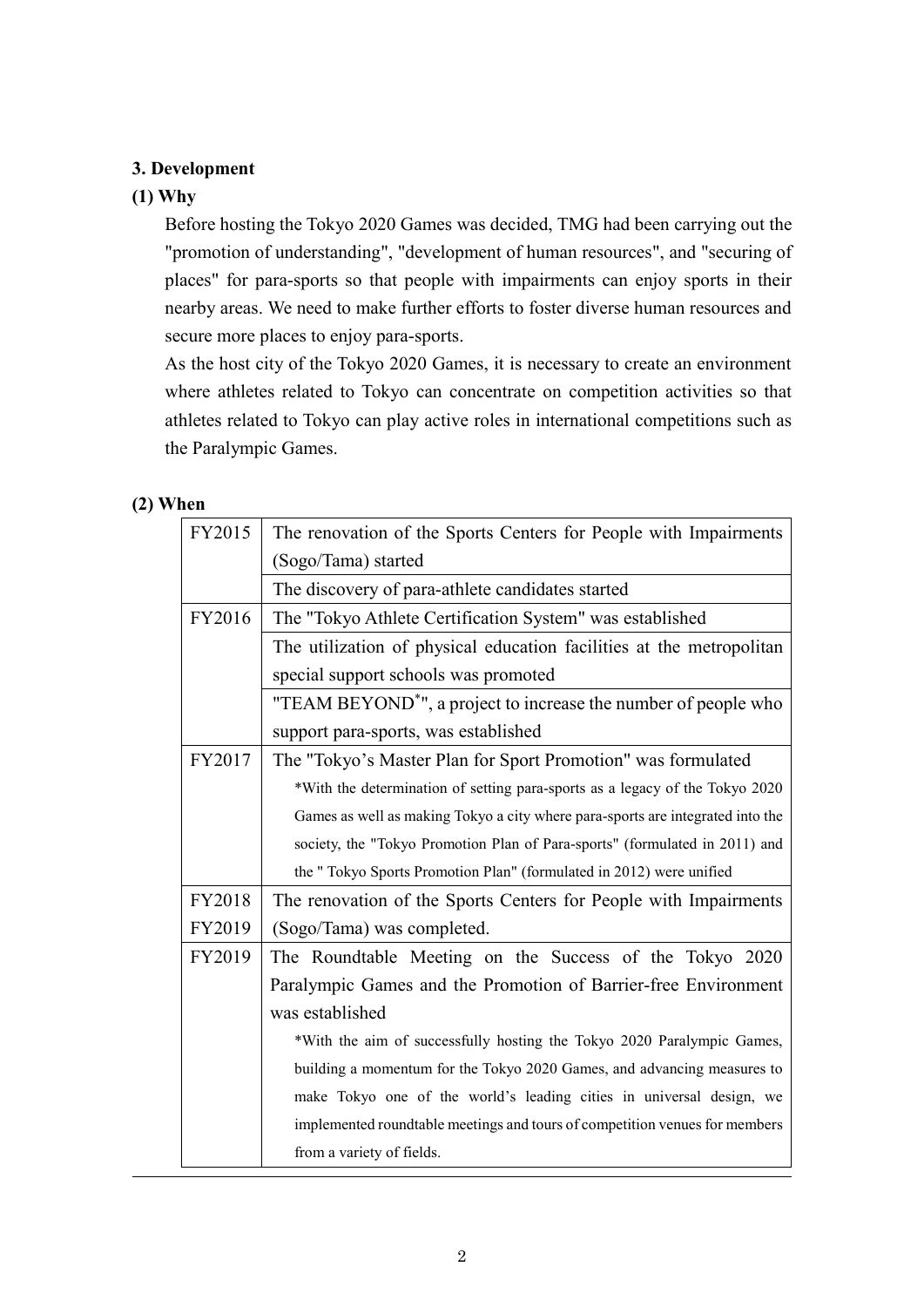| <b>FY2020</b> | The website "TOKYO PARASPORTS CHANNEL" was established                        |
|---------------|-------------------------------------------------------------------------------|
|               | *The channel distributes archives of competition videos including the most    |
|               | renowned para-sports competitions in Japan, as well as information that helps |
|               | viewers better enjoy watching para-sports, such as their highlights and key   |
|               | athletes.                                                                     |

## **(3) Who**

TMG

## **(4) How**

## ①**Creating the Paralympic movement**

- $\bigcirc$  We utilize information dissemination tools and media such as videos created to convey the appeal of para-sports and introductory videos of the Paralympic competitions so as to promote various PR activities.
- "TEAM BEYOND", a project to support para-sports, provides opportunities to support with many people while learning the rules and highlights of each sports, and encourage the citizens to watch the sports.

∗Approximately 1.34 million members of 333 organizations are registered (as of March 2021)



 $\leq$ Logo of TEAM BEYOND><sup>[1]</sup>  $\leq$ TEAM BEYOND<br>members cheering on><sup>[2]</sup>



 $\bigcirc$  In collaboration with projects of municipalities and TMG Bureaus, we develop the Tokyo Paralympic Experience Program "NO LIMITS CHALLENGE" and continue with various efforts such as further strengthening cooperation with companies and organizations in "TEAM BEYOND", a project to support para-sports, so that para-sports can continue to take root in society after the Games.

<Project rolled out with cooperation from Japan's leading manga artists, who depicted para-athletes in action> [3]



 $<$ NO LIMITS CHALLENGE $>$ <sup>[4]</sup>



 $\circ$  We are considering mechanisms that create opportunities for Tokyo residents

[1] TEAM BEYOND website[: https://www.para-sports.tokyo/about/about\\_teambeyond](https://www.para-sports.tokyo/about/about_teambeyond)

[2][3][4] Future Tokyo: Tokyo's Long-Term Strategy (TMG)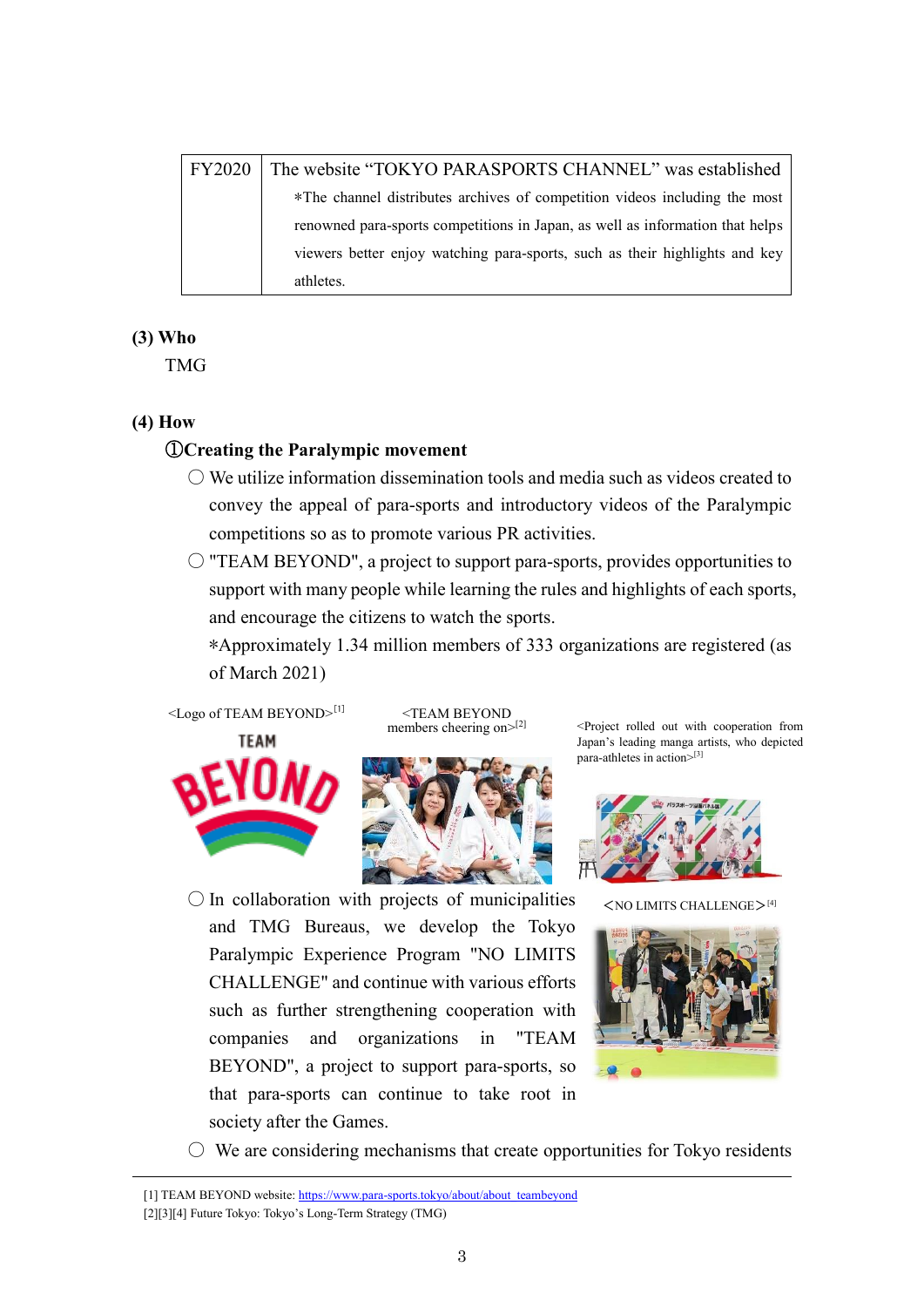to experience para-sports in nearby places such as in the municipalities they reside in.

- $\circ$  We support the hosting of a wide range of international para-sports competitions, and take measures to encourage Tokyo residents to watch such competitions and heighten their interest.
- $\circ$  We broadcast live coverage of national and international para-sports competitions held in and near Tokyo on television and online, introduce the highlights of the competitions on dedicated websites, and distribute archives of competitions in the past.
- $\circ$  Through the utilization of websites and SNSs, collaboration with the media, and information dissemination through events, etc., we promote the understanding and awareness of para-sports and enrich events that both people with and without impairments can enjoy, so as to provide opportunities for people with impairments to start playing sports.

### ② **Development of human resources regarding para-sports**

- $\bigcirc$  We promote the development and capacity improvement of human resources that support para-sports, such as promoting the acquisition of qualifications of "instructors regarding para-sports" and building networks for instructors.
- $\bigcirc$  In order to revitalize the activities of human resources that support para-sports, we discover and develop new human resources, and provide support so that the developed human resources can continue to commit actively.
- $\bigcirc$  In order to develop diverse human resources that support para-sports, we dispatch lecturers to workshops hosted by various organizations to work on the provision of knowledge and information on para-sports.
- $\circlearrowright$  We provide finely tuned support to para-sports volunteers and organizations recruiting such volunteers. For example, we help organizations switch to online recruitment and acceptance of volunteers and provide consultation service and learning opportunities, among others.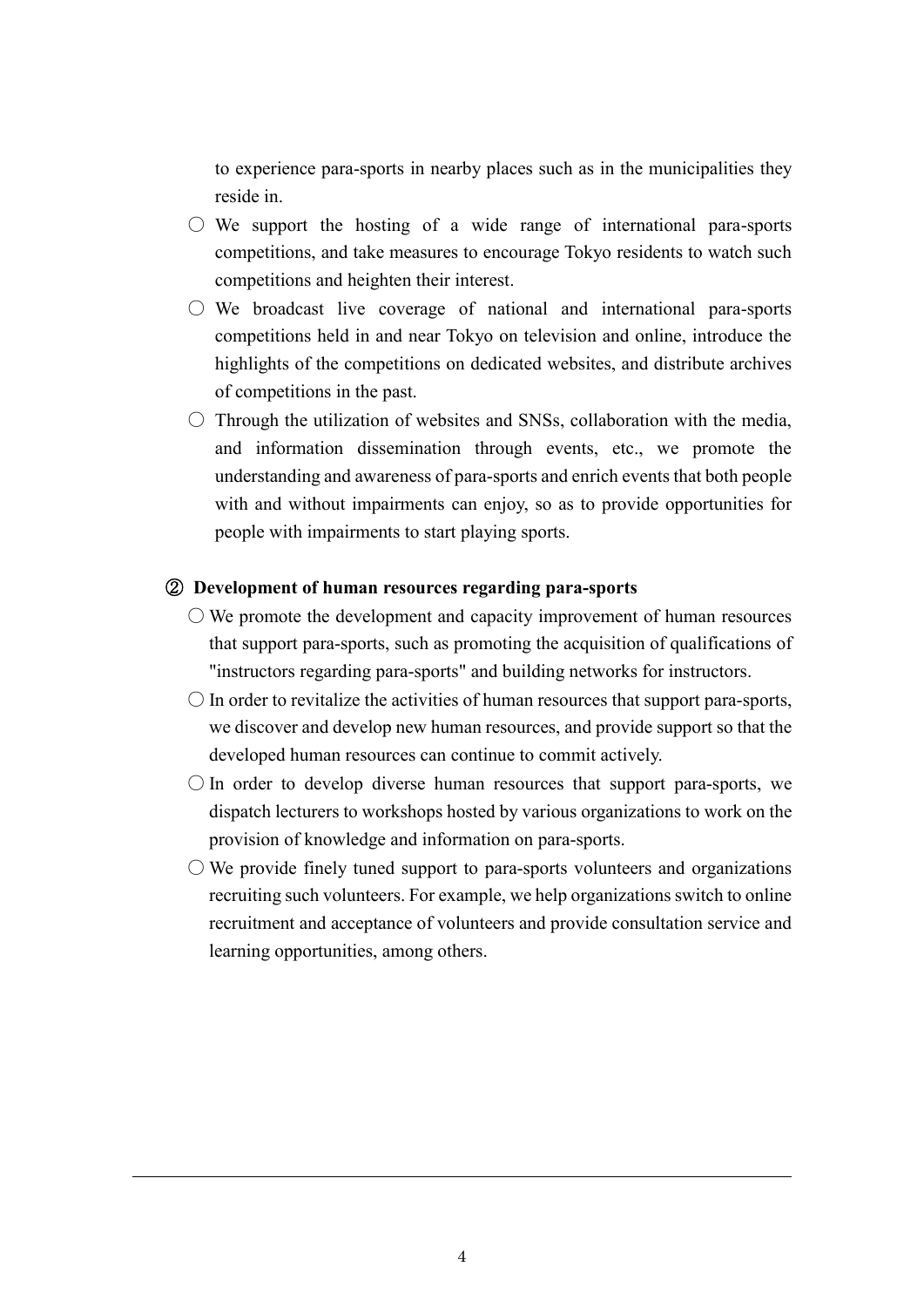### ③ **Development of places for para-sports**

 $\circ$  In order to maintain and improve functions as a base of para-sports, two sports centers for people with impairments in Tokyo were renovated by expanding their archery range and swimming pool.

<The length of the archery range was extended from 50 m to 70 m. (Tokyo Metropolitan Sogo Sports Center for People with Impairments)>[5]



<With one lane added, the swimming pool now has six lanes. (Tokyo Metropolitan Tama Sports Center for People with Impairments)>[6]



- $\bigcirc$  We promote the utilization of sports facilities for people with impairments by disseminating the "Manual for Promoting the Utilization of Sports Facilities by People with Impairments", which summarizes the points that facility managers should consider when people with impairments utilize sports facilities.
- $\circ$  To enable people with impairments and para-sports organizations to engage in sports in places nearby, we rent out sports facilities at Tokyo Metropolitan Special Needs Schools, to the extent that the schools' educational curricula allow. We also host trial sports classes for all Tokyo residents with and without an impairment.
- $\bigcirc$  We are considering whether the indoor facilities at Tokyo Stadium can be used as a para-sports training base.
- $\bigcirc$  We promote efforts regarding para-sports in municipalities, local sports clubs<sup>\*</sup>, welfare facilities, etc., and carry out sports projects regarding para-sports in all municipalities, so as to create an environment where both people with and without impairments can enjoy sports together in nearby areas.
- $\bigcirc$  We promote matching by concierges of para-sports in order to connect the ideas of companies, etc. to support para-sports, to para-athletes and para-sports federations.

## ④ **Discovery, nurturing, and strengthening of para-athletes**

 $\circ$  With the aim of successfully developing para-athletes of the next generation, we provide people with impairments with opportunities to encounter parasports and offer follow-up programs to encourage them to stay engaged in

<sup>[5][6]</sup> Future Tokyo: Tokyo's Long-Term Strategic Vision (TMG)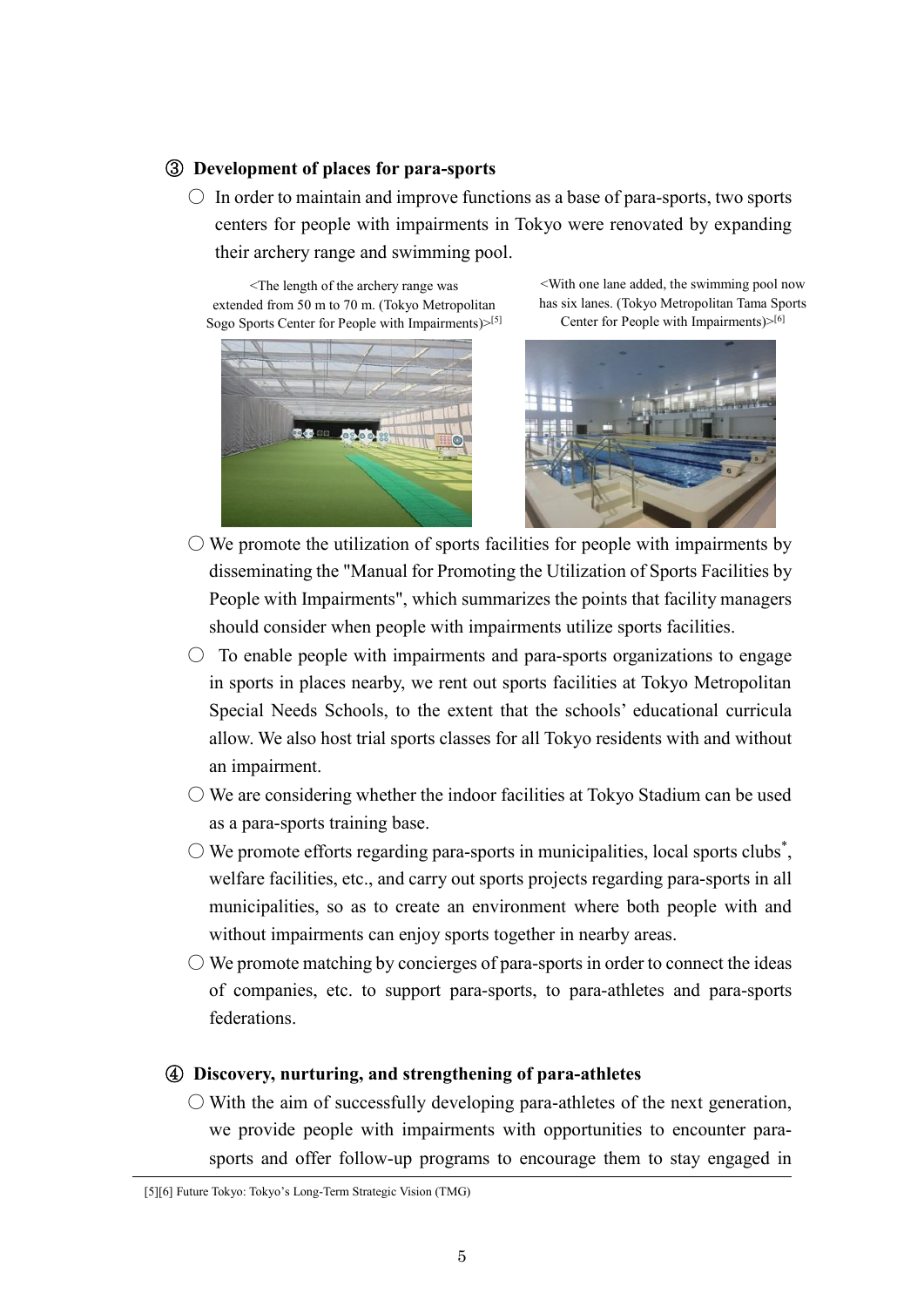competitive sports.

- $\circ$  We certify para-athletes related to Tokyo who are expected to compete in the Paralympic Games and other international competitions as "Athletes Certified as Tokyo Athletes," and subsidize their activity expenses and provide lectures on practical training methods and sports theory.
- $\bigcirc$  We generate opportunities for para-athletes related to Tokyo to serve as instructors and coaches in different areas of Tokyo.
- $\circlearrowright$  We support initiatives undertaken by para-sports organizations to enhance para-athletes' competitive abilities, which focus on intense training of paraathletes and instructor development.
- $\bigcirc$  We provide sports organizations with managerial and other support through training programs and pro bono activities aimed at improving governance so as to help them to comply with the Governance Code for National Sport Federation Members, which was formulated by the Japan Sports Agency, thereby strengthening their organizational platform and management abilities.
- $\circlearrowright$  We certify instructors, supporters, etc. who support para-athletes, disseminate their existence and roles to society, and promote environmental improvements in sports support activities.
- $\bigcirc$  In anticipation of the Paralympic Games, based on the opinions of sports federations, related companies, etc., we promoted the development of superior technologies and products useful for para-sports and supported athletes who use the products.
- $\bigcirc$  In order to nurture athletes who can play active roles in national competitions, etc., we improve the competitiveness of students at special support schools with the help of Paralympians, etc.

### **(5) Benefits**

Due to the following achievements, awareness of para-sports will be improved dramatically, para-athletes related to Tokyo will play active roles in international competitions such as Paralympic Games etc., and para-sports will be rooted in society, so that a society where everyone can enjoy sports in nearby areas regardless of whether or not they have impairments will be realized.

- $\bigcirc$  Para-athletes discovered, nurtured, and strengthened by TMG will participate in the Tokyo 2020 Paralympic Games.
- $\bigcirc$  Projects regarding para-sports will be implemented in many municipalities.
- $\bigcirc$  The number of local sports clubs where people with and without impairments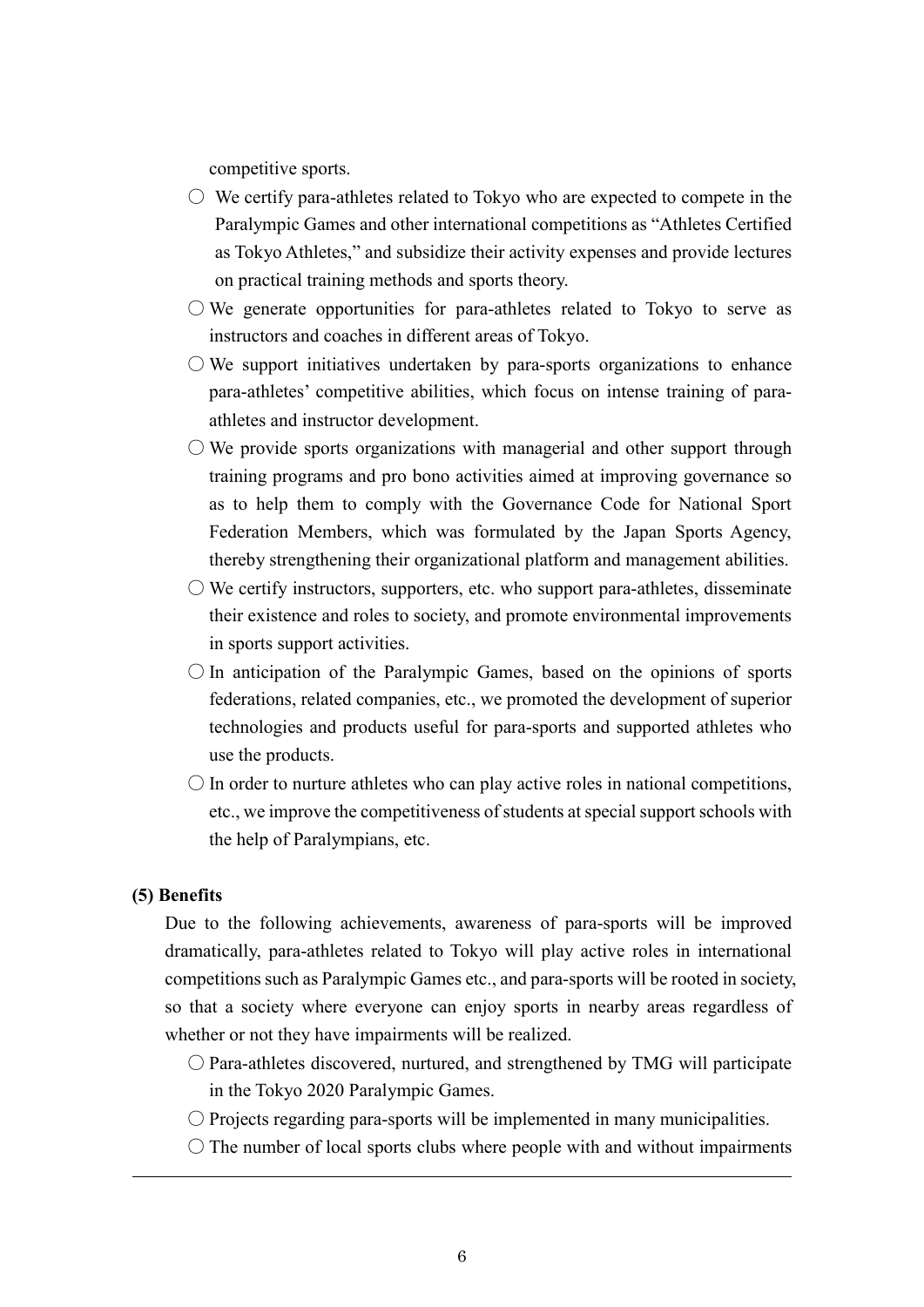can participate together will increase.

- The number of Tokyo Metropolitan Special Needs Schools that para-sports federations, etc. can preferentially use will be increased gradually.
- All Tokyo Metropolitan Special Needs Schools are designated as Schools for Promoting Sports Education for Children and Students with Impairments.
- $\bigcirc$  The sports implementation rate\* of people with impairments will improve.

# **4. Facts and figures**

| Number<br><sub>of</sub><br>para- | "Athletes Certified as Tokyo Athletes" (FY2016-           |
|----------------------------------|-----------------------------------------------------------|
| discovered,<br>athletes          | FY2020) (450 athletes were certified)                     |
| nurtured,<br>and                 | "Paralympic Athlete Discovery Program" (FY2015-           |
| strengthened<br>by               | FY2019) (1123 participants)                               |
| <b>TMG</b><br>(Figures<br>in     | "Project for discovering promising next-generation        |
| total)                           | athletes" (FY2019-FY2020) (88 participants)               |
|                                  | "Tokyo Para Sports Staff Certification<br>Project"        |
|                                  | FY2018-FY2020) (183 people were certified)                |
| Expansion<br>of                  | All municipalities (in FY2017)                            |
| municipalities<br>that           |                                                           |
| carry out projects for           |                                                           |
| para-sports                      |                                                           |
| Expansion of local               | 33 municipalities                                         |
| sports clubs where               | Targeting persons concerned with local sports clubs, etc. |
| people both with and             | who serve as key persons for the promotion of para-       |
| without impairments              | sports in local communities, seminars to trigger the      |
| participate<br>can               | implementation of projects for para-sports were held      |
| together                         | Supported initiatives for para-sports projects through    |
|                                  | the Project for Introducing Para-sports in Local          |
|                                  | Communities (FY2020)                                      |
| Expansion<br>of                  | Eligible schools: 25 schools (FY2020)                     |
| metropolitan special             | *The number of eligible schools to be expanded to 27      |
| support schools that             | schools in FY2021                                         |
| groups of people with            |                                                           |
| impairments, etc. can            |                                                           |
| utilize preferentially           |                                                           |
| Designation of the               | All Tokyo Metropolitan Special Needs Schools were         |
| "Schools<br>for                  | designated                                                |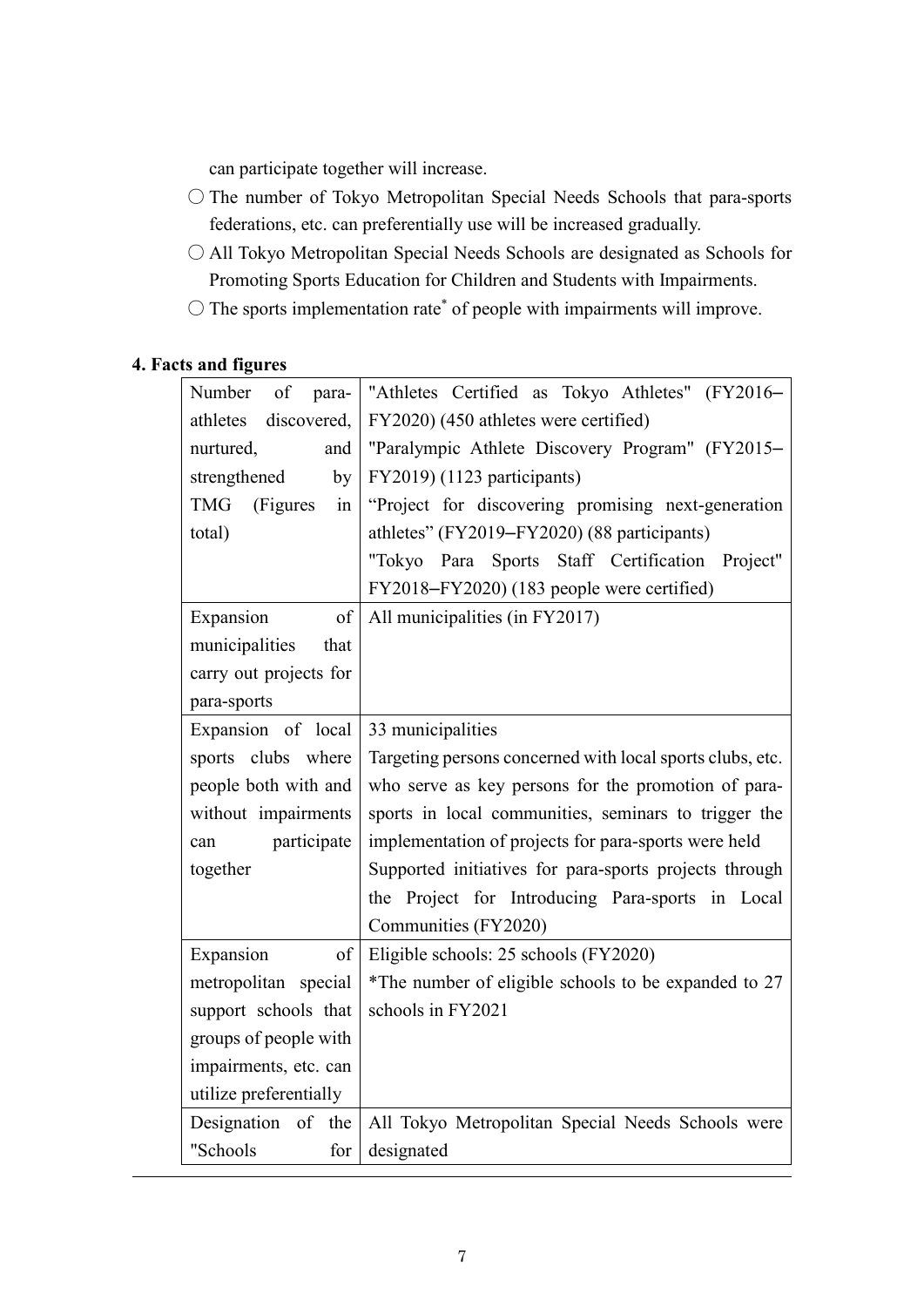| Promoting             | <b>Sports</b> | Projects implementation reports were collected |
|-----------------------|---------------|------------------------------------------------|
| Education             | for           |                                                |
| Children              | and           |                                                |
| <b>Students</b>       | with          |                                                |
| Impairments"          |               |                                                |
| <b>Sports</b>         |               | 31.9% (FY2020)                                 |
| implementation rate   |               | [Reference] 32.4% (FY2018); 37% (FY2019)       |
| for Tokyo residents   |               |                                                |
| with impairments (18) |               |                                                |
| years and older)      |               |                                                |

(Items in the table are achievements to March 2020 unless otherwise noted)

# **5. Explanation of Terms**

| <b>TEAM BEYOND</b>    | A TMG's project that has been underway since 2016 in    |
|-----------------------|---------------------------------------------------------|
|                       | order to increase the number of people who support      |
|                       | para-sports. All members who enjoy, watch, and          |
|                       | support sports will become a team to boost para-sports. |
| Local sports clubs    | A sports club operated mainly by the local residents as |
|                       | a place for daily sports activities in the local        |
|                       | community where anyone can enjoy sports at any times    |
|                       | and places, which everyone from children to the         |
|                       | elderly, including people with impairments, can         |
|                       | participate in                                          |
| Sports implementation | A proportion of people 18 years or older who carry out  |
| rate                  | sports (including not only competitive sports but also  |
|                       | all physical activities with the purpose of health      |
|                       | promotion and recreation) at least once a week          |

## **6. References**

- ・Towards 2020 –Building the Legacy- (PR Edition)
- ・Towards 2020 –Building the Legacy (Main Part)
- ・New Tokyo. New Tomorrow. –The Action Plan for 2020-
- ・Strengthening of Policies to Realize the "Three Cities" (FY2018)
- ・Strengthening of Policies to Realize the "Three Cities" (FY2019)
- ・Strengthening of Policies to Realize the "Three Cities" (FY2020)
- ・Future Tokyo: Tokyo's Long-Term Strategy